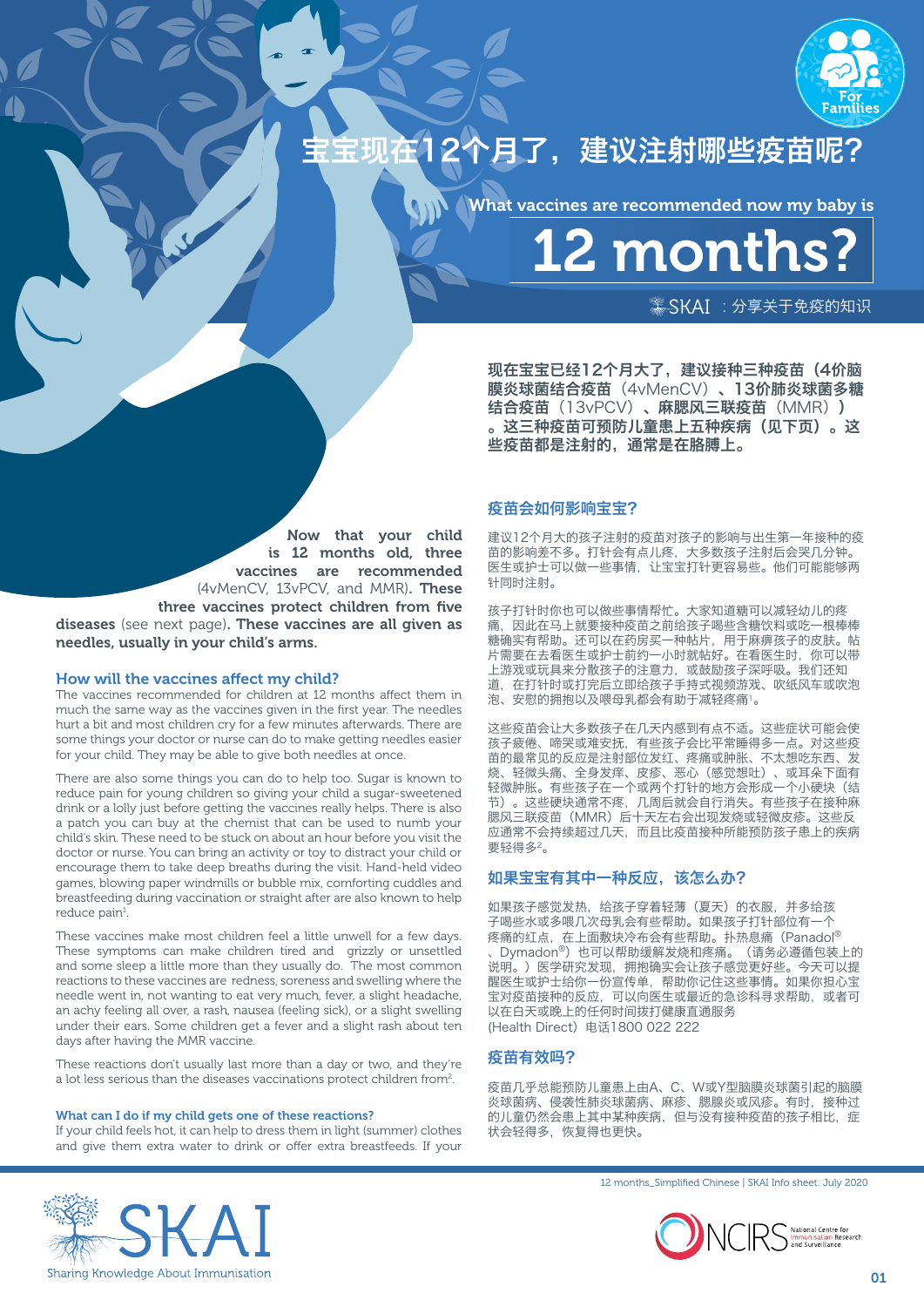child has a sore, red spot where the needle went in, it can help to put a cool cloth on it. Paracetamol (Panadol®, Dymadon®) can also help to ease a fever and relieve soreness. (Always follow the instructions on the packet.) Medical research has found that cuddles really do make children feel better. You can remind your doctor or nurse to give you a leaflet to help you remember these things today. If you are worried about your baby's reaction to a vaccination, you can get help from your doctor, or the nearest emergency department, or you can call Health Direct on 1800 022 222 at any time of the day or night.

#### Do the vaccines work?

The vaccines almost always prevent children from getting meningococcal disease caused by meningococcus types A, C, W, or Y, invasive pneumococcal disease, measles, mumps, or rubella. Sometimes children who are vaccinated still catch one of these diseases, but they usually get much milder symptoms and recover more quickly than children who haven't had the vaccine.

#### What are the diseases these vaccines protect my child from?

One of the needles protects your child from meningococcal disease caused by four types of meningococcus (A, C, W, and Y). The second protects your child from pneumococcal disease caused by 13 types of pneumococcus. And the third protects your child from three diseases, called measles, mumps and rubella. All of these diseases are much less common than they were before most children living in Australia were vaccinated but are still common in other countries around us. Children can still get these diseases in Australia, especially if they aren't vaccinated.

#### Are the diseases serious?

Meningococcal disease is caused by bacteria (germs) called meningococcus. This disease can cause brain swelling (meningitis) and blood poisoning (sepsis). It spreads from person to person just like a cold. Children who catch meningococcal disease often have parts of their hands, toes, arms or legs amputated (cut off) to save their lives. Children who survive Hib meningitis often have brain damage<sup>2</sup>.

Pneumococcal disease is caused by germs (bacteria) that can cause swelling around the brain (meningitis), infection in the lungs (pneumonia), ear infections (otitis media) that can damage hearing, and other serious diseases. Children can catch it from each other just like they catch colds<sup>2</sup>.

Measles is best known as a disease that causes a spotty rash. It spreads very easily, even before the rash starts, when a person who has caught it coughs or sneezes and another person is nearby. Measles can be very serious. It causes lung infections (pneumonia), blindness, bleeding (thrombocytopenia) and brain diseases (called meningitis and SSPE). SSPE is very rare but children who get it do not survive. People who catch measles as children can also develop serious health issues later in life2 .

Mumps causes fever (high temperature), headache, sore throat, aching muscles and painful swellings in the neck, and sometimes the underarms or groin. Rarely, mumps can cause a brain infection (meningitis or encephalitis). It spreads like a common cold<sup>2</sup>.

Rubella is sometimes called 'german measles'. It is usually a very mild illness, like a common cold, but it spreads very easily from one person to another. If a pregnant woman catches rubella, her baby will almost certainly be born deaf, blind or brain damaged. Vaccinating young children also protects mothers and babies from rubella<sup>2</sup>.

#### I've heard vaccines can have serious side effects. Is this true?

Serious side effects can happen, but they are very, very rare. About one child out of every 3000 has febrile convulsions<sup>2</sup> (fits or seizures) about seven to 10 days after their first MMR vaccination. This can happen when a child's temperature (fever) goes up suddenly. Febrile convulsions

## 这些疫苗可以预防宝宝患上哪些疾病?

其中一针可以预防孩子患上由四种脑膜炎球菌(A、C、W和Y)引起 的脑膜炎球菌病。第二种疫苗可以预防孩子患上由13种类型的肺炎 球菌引起的肺炎球菌病。第三种疫苗可以预防孩子患上三种疾病,称 为麻疹、腮腺炎和风疹。现在大多数生活在澳大利亚的儿童都接种疫 苗,所有这些疾病都不像之前那么常见了,但在周围其他国家仍然很 常见。儿童仍然可能会在澳大利亚患上这些疾病,特别是如果不接种 疫苗的话。

# 这些疾病严重吗?

脑膜炎球菌病是由称为脑膜炎球菌的细菌(病菌)引起的。脑膜炎球 菌病可引起脑肿胀(脑膜炎)和血液中毒(败血症)。该病就像感冒 一样在人与人之间传播。患有脑膜炎球菌病的儿童,他们的部分手、 脚趾、胳膊或腿部会被截肢(切断)以挽救他们的生命2。

肺炎球菌病是由可能导致大脑周围肿胀(脑膜炎)、肺部感染(肺 炎)、可损害听力的耳部感染(中耳炎)和其他严重疾病的病菌(细 菌)引起的。此病就像感冒一样会在儿童之间互相传染2。

麻疹人们最熟知的是一种引起斑点状皮疹的疾病。麻疹很容易传播, 甚至在出疹之前就具传染性,当患病者咳嗽或打喷嚏而另一个人就在 附近时就会传播。麻疹可能会非常严重,会导致肺部感染(肺炎) 失明、出血(血小板减少症)和脑部疾病(称为脑膜炎和亚急性硬化 性全脑炎(SSPE))。亚急性硬化性全脑炎非常罕见,但患病儿童 却无法存活下来。在儿童期患过麻疹的人还可能在今后出现严重的健 康问题2。

腮腺炎可导致发烧(高热)、头痛、喉咙痛、肌肉酸痛和颈部有时是 腋下或腹股沟疼痛肿胀。腮腺炎很少会引起脑部感染(脑膜炎或脑 炎)。该病会像普通感冒一样传播2。

风疹有时称为'德国麻疹', 通常是一种非常轻微的疾病, 像普通感 冒一样,但很容易从一个人传播到另一个人。如果孕妇感染风疹,婴 儿几乎肯定会在出生时出现耳聋、失明或脑损伤。给幼儿接种疫苗还 可以预防母亲和婴儿感染风疹2。

## 听说疫苗会有严重的副作用。是真的吗?

严重的副作用可能会发生,但非常非常罕见。在接种首剂麻腮风三联 疫苗(MMR)后约7至10天, 每3000名儿童中约有一名会出现热性 惊厥2(抽风或抽搐)。当孩子的体温突然升高(发烧)时可能会发 生这种情况。当幼儿患上会导致发烧的疾病(如感冒)时会比接种疫 苗后更常出现热性惊厥。当孩子体温不再上升时,就会停止。有这种 反应的孩子通常很快就会恢复。

每百万(1,000,000)名接种麻腮风三联疫苗(MMR)的儿童中约 有三至五名会有一种导致瘀青或出血的反应(血小板减少症),通常 持续一到六个月,然后会好转。

不到百万(1,000,000)分之一的儿童会对其中某种疫苗中的某种成 分有严重的过敏反应(过敏症)<sup>2</sup>。如果有这种反应,通常会在你和孩 子离开诊所前发生。医生或护士知道如何帮助有这种反应的儿童快速 恢复。过敏症很可怕,但极为罕见。

持续超过几小时或几天的副作用极为罕见,所占比例不到接种儿童的 百万(1,000,000)分之一2。如果你担心孩子,可以向医生或最近的 急诊科寻求帮助或拨打健康直通服务 (Health Direct)电话1800 022 222

## 在哪里可以获得更多信息?

如果想要获得更多信息,了解儿童疫苗接种或疫苗接种可预防儿童患 上哪些疾病,你可以:

- · 访问SKAI网站: talkaboutimmunisation.org.au
- •或者在下面空白处写下你的问题,在见医生或护士时询问他们。



12 months\_Simplified Chinese | SKAI Info sheet: July 2020